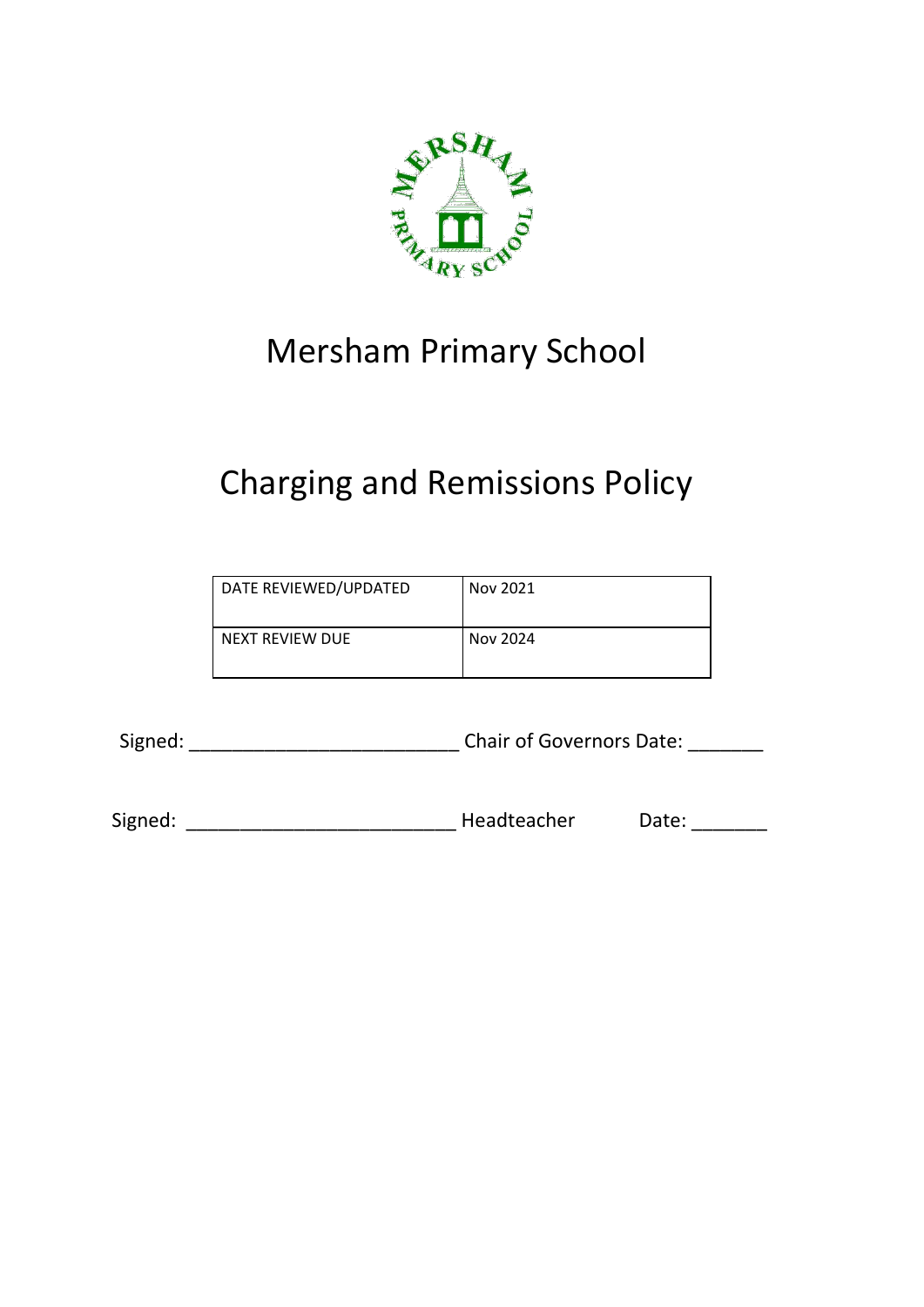## **1. Admissions**

There is no charge for admissions.

# **2. School meals**

There is no charge for children who are entitled to free school meals or infant free school meals. Pupils who are not entitled to free school meals will be charged a set amount per meal by Caterlink, the school meal provider.

# **3. Where charges can be made**

Below we set out what we **can** charge for:

### **3.1 Education**

- Any materials, books, instruments or equipment, where the child's parent wishes him or her to own them
- Optional extras (see section 3.2)
- Music and vocal tuition, in limited circumstances (see section 3.3)
- Certain early years provision
- Community facilities
- Examination re-sit(s) if the pupil is being prepared for the re-sit(s) at the school **and** the pupil fails, without good reason, to meet any examination requirement for a syllabus

## **3.2 Optional extras**

We are able to charge for activities known as 'optional extras'. In these cases, schools can charge for providing materials, books, instruments or equipment. The following are optional extras:

Education provided outside of school time that is not part of:

- The national curriculum
- A syllabus for a prescribed public examination that the pupil is being prepared for at the school
- Religious education
- Examination entry fee(s) if the registered pupil has not been prepared for the examination(s) at the school
- Transport (other than transport that is required to take the pupil to school or to other premises where the local authority or governing board has arranged for the pupil to be provided with education)
- Board and lodging for a pupil on a residential visit
- Extended day services offered to pupils (such as breakfast clubs, after-school clubs, tea and supervised homework sessions)

When calculating the cost of optional extras, an amount may be included in relation to: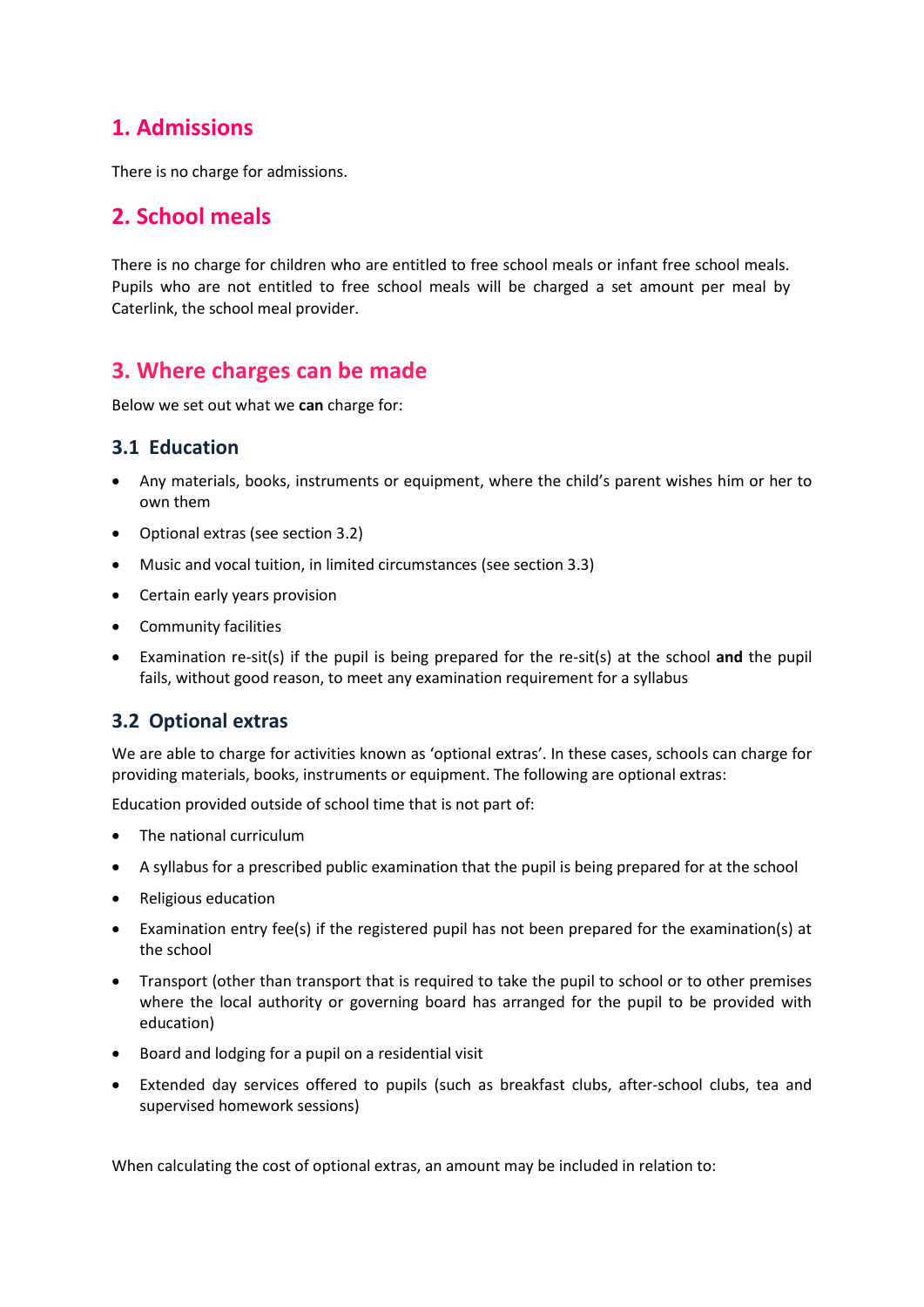- Any materials, books, instruments or equipment provided in connection with the optional extra
- The cost of buildings and accommodation
- Non-teaching staff
- Teaching staff engaged under contracts for services purely to provide an optional extra (including supply teachers engaged specifically to provide the optional extra)
- The cost, or an appropriate proportion of the costs, for teaching staff employed to provide tuition in playing a musical instrument, or vocal tuition, where the tuition is an optional extra

Any charge made in respect of individual pupils will not be greater than the actual cost of providing the optional extra activity, divided equally by the number of pupils participating.

Any charge will not include an element of subsidy for any other pupils who wish to take part in the activity but whose parents are unwilling or unable to pay the full charge.

In cases where a small proportion of the activity takes place during school hours, the charge cannot include the cost of alternative provision for those pupils who do not wish to participate.

Parental agreement is necessary for the provision of an optional extra which is to be charged for.

#### **3.3 Music tuition**

Schools can charge for vocal or instrumental tuition provided either individually or to groups of pupils, provided that the tuition is provided at the request of the pupil's parent.

Charges may not exceed the cost of the provision, including the cost of the staff giving the tuition.

Charges cannot be made:

- If the teaching is an essential part of the national curriculum
- If the teaching is provided under the first access to the Key Stage 2 instrumental and vocal tuition programme
- For a pupil who is looked after by a local authority

#### **3.4 Residential visits**

We can charge for board and lodging on residential visits, but the charge must not exceed the actual cost.

## **4. Where charges cannot be made**

Below we set out what we **cannot** charge for:

#### **4.1 Education**

- Admission applications
- Education provided during school hours (including the supply of any materials, books, instruments or other equipment)
- Education provided outside school hours if it is part of:
	- o The national curriculum
	- $\circ$  A syllabus for a prescribed public examination that the pupil is being prepared for at the school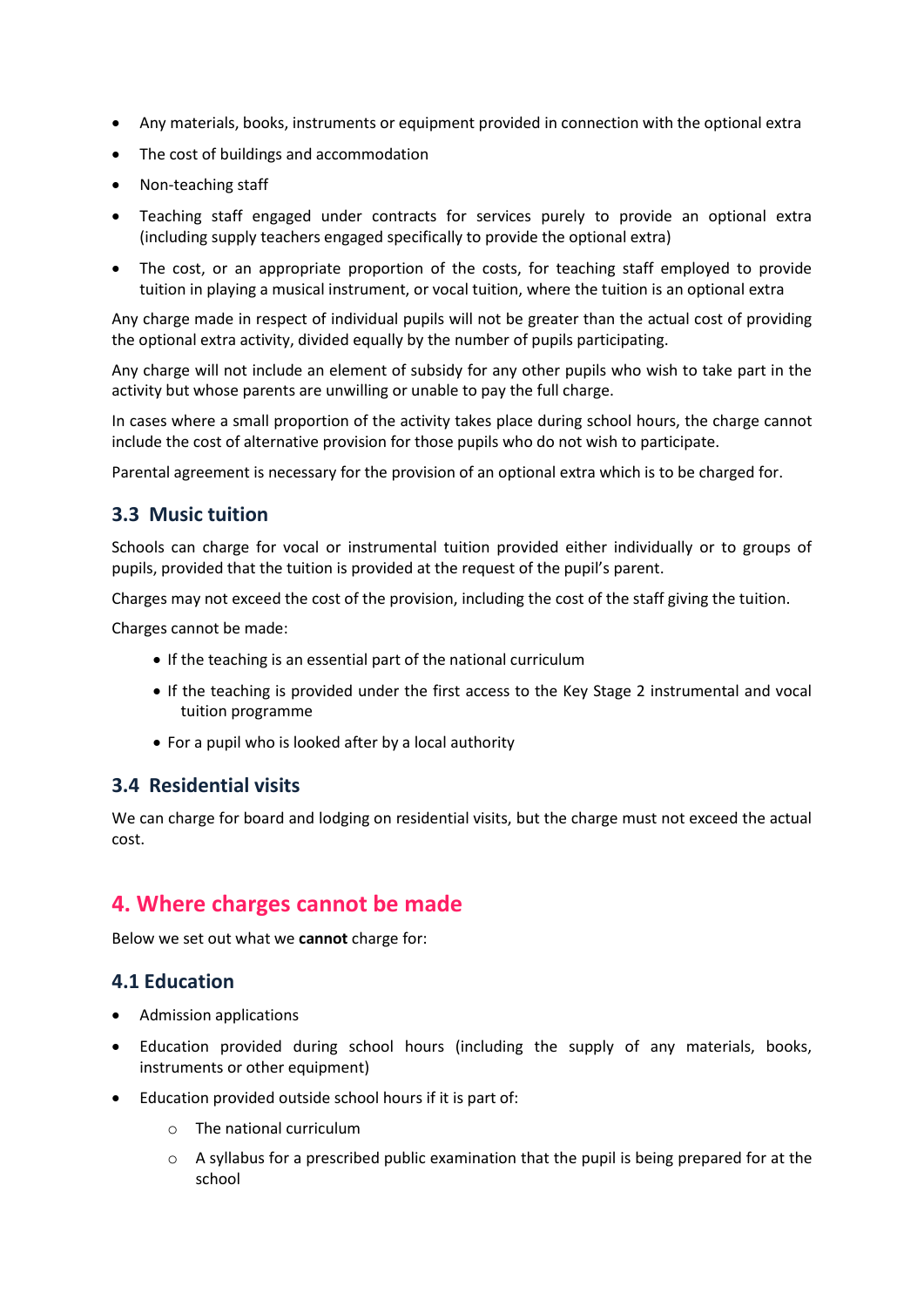- o Religious education
- o Instrumental or vocal tuition, for pupils learning individually or in groups, unless the tuition is provided at the request of the pupil's parent
- $\circ$  Entry for a prescribed public examination if the pupil has been prepared for it at the school
- o Examination re-sit(s) if the pupil is being prepared for the re-sit(s) at the school

### **4.2 Transport**

- Transporting registered pupils to or from the school premises, where the local authority has a statutory obligation to provide transport
- Transporting registered pupils to other premises where the governing board or local authority has arranged for pupils to be educated
- Transport that enables a pupil to meet an examination requirement when he or she has been prepared for that examination at the school
- Transport provided in connection with an educational visit

### **4.3 Residential visits**

- Education provided on any visit that takes place during school hours
- Education provided on any visit that takes place outside school hours if it is part of:
	- o The national curriculum
	- o A syllabus for a prescribed public examination that the pupil is being prepared for at the school
	- o Religious education
	- $\circ$  Supply teachers to cover for those teachers who are absent from school accompanying pupils on a residential visit

# **5. Voluntary contributions**

As an exception to the requirements set out in section 5 of this policy, the school is able to ask for voluntary contributions from parents to fund activities during school hours which would not otherwise be possible.

Some activities for which the school may ask parents for voluntary contributions include:

- Sports activities
- After school clubs
- School trips

#### **There is no obligation for parents to make any contribution, and no child will be excluded from an activity if their parents are unwilling or unable to pay**.

If the school is unable to raise enough funds for an activity or visit then it will be cancelled.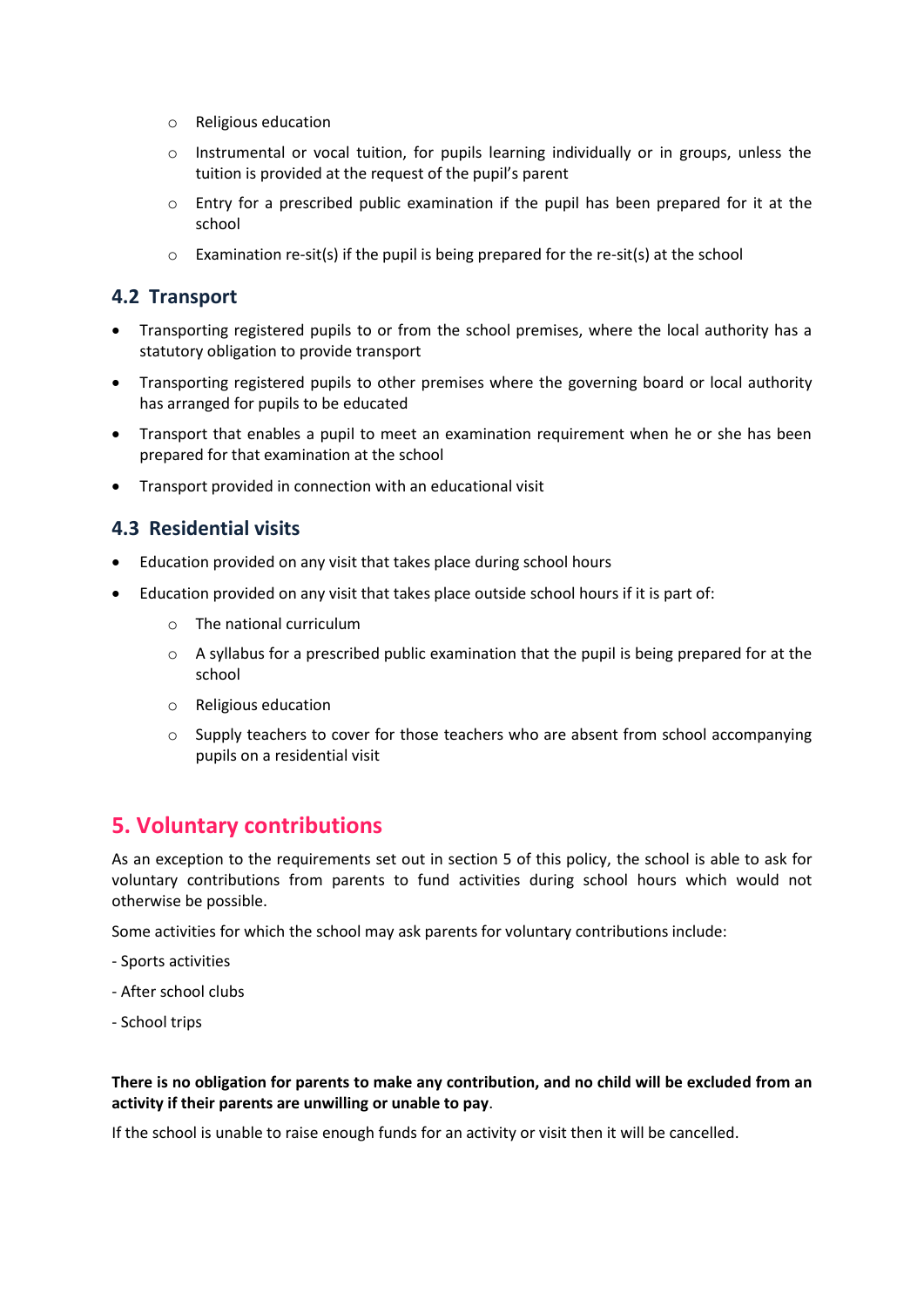# **6. Activities we charge for**

The school will charge for the following activities:

- Breakfast club
- Externally run after school clubs

Mersham Primary School provides a daily Breakfast Club and the charges cover the cost of staffing and food.

The total charge will not exceed the cost of providing the activity and no parent will be asked to subsidise others.

# **7. Remissions for Residential visits**

#### **Our school will not charge for:**

- education provided on any visit that takes place during school hours
- education provided on any visit that takes place outside school hours if it is part of the National Curriculum, or part of a syllabus for a prescribed public examination that the pupil is being prepared for at the school, or part of religious education
- supply teachers to cover for those teachers who are absent from school accompanying pupils on a residential visit
- travel costs where the residential activity is classed as being within school hours
- residential activities that take place during school hours.

#### **Our school will charge for:**

#### **Board and lodging**

When any visit has been organised by the school where there may be a cost for board and lodging, parents will be informed of this before the visit takes place. We will charge anything up to the full cost of board and lodging on residential visits, whether it is classified as taking place during school hours or not. The charge will not exceed the actual cost. **Parents who can prove they are in receipt of certain benefits may be exempt from paying this cost** (see **section 8** for more guidance on remissions).

#### **Travel**

Travel charges may apply when the residential activity takes place outside of school hours. The amount charged will be calculated to cover the unit cost per pupil. These charges may not apply to those pupils entitled to remissions, but no other pupils will be charged extra to cover those costs.